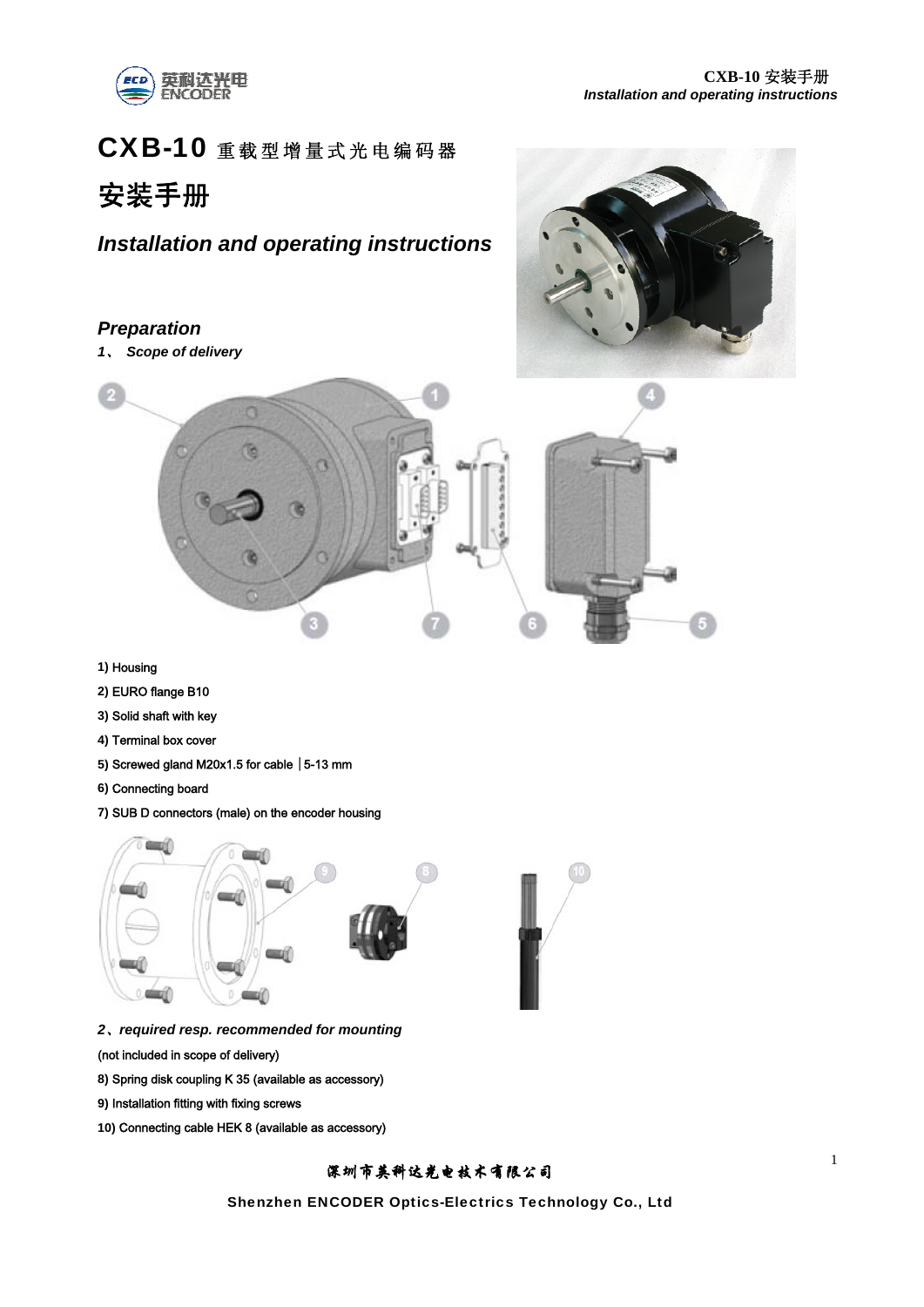

# *Mounting*

#### Pictures showing type CXB-10 as example.



#### Max tightening torque , **Mt = 2-3 Nm**

**\*Max. permissible mounting tolerance when K 35 spring disk coupling is used** 

Incremental encoders with a solid shaft should be driven through the K 35 spring disk coupling (accessory), that can be pushed onto the shaft without axial loading.

![](_page_1_Figure_8.jpeg)

Admissible parallel misalignment Admissible angular error Admissible axial movement

# 深圳市英科达光电技术有限公司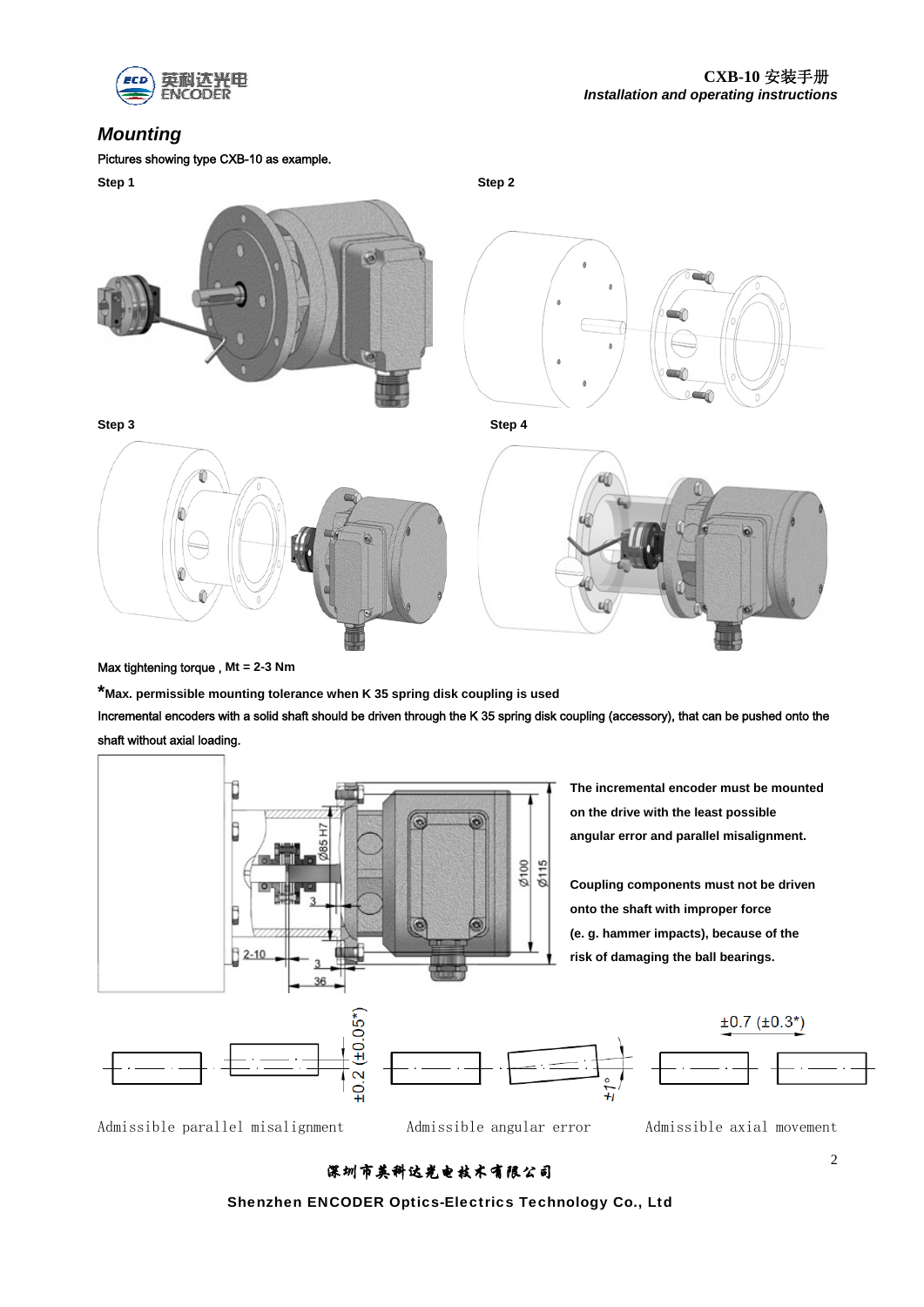![](_page_2_Picture_0.jpeg)

**Mounting instruction** 

![](_page_2_Picture_3.jpeg)

**We recommend to mount the encoder in such a manner that the cable connection is not directly exposed to water.** 

**Step 5****Terminal box Step 6** *Terminal box* **Step 7** *Terminal box*

![](_page_2_Picture_6.jpeg)

![](_page_2_Picture_8.jpeg)

![](_page_2_Picture_9.jpeg)

![](_page_2_Picture_10.jpeg)

![](_page_2_Picture_12.jpeg)

深圳市英科达光电技术有限公司